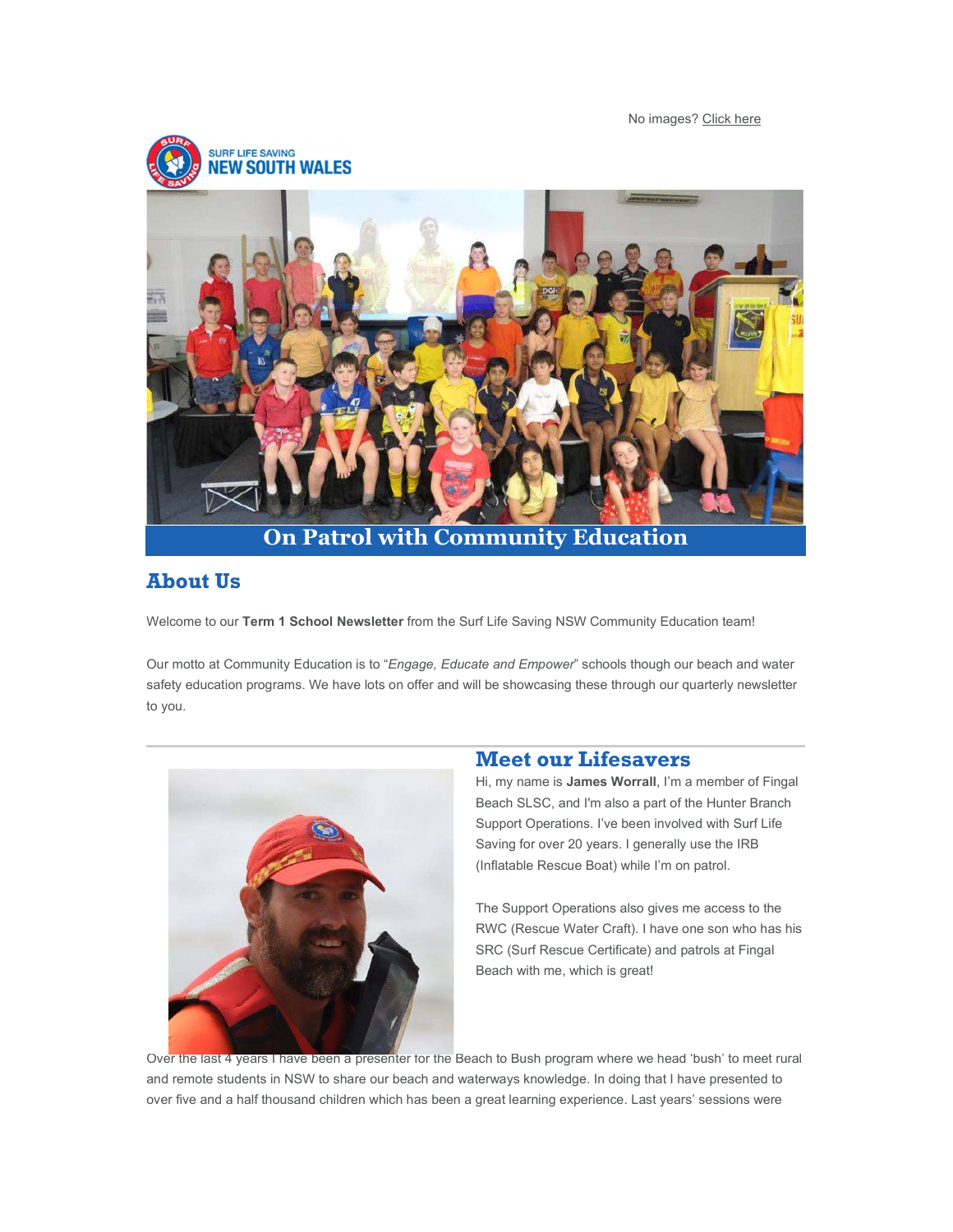presented virtually, it was a bit of a challenge but was still fun and our surf lifesavers were able educate over 7,000 students.

A quick reminder that the beach is a great place to come and visit, so always swim between the red and yellow flags and come and say hi to one of our friendly lifesavers and lifeguards.





# Here's What We Brought You In 2021!



In 2021 our dedicated Community Education Team focused on bringing to NSW schools a range of beach and coastal safety programs and resources for students and teachers:

- Launch of curriculum-aligned Primary Teaching Resources
- Beach & Ocean Safety virtual sessions for Primary Students – students will explore the beach and ocean with our lifesavers.
- Launch of the inaugural Teachers Coastal Education Week
- Big Beach Week: 8,500 students from over 80 schools participated in a week of beach activities
- Beach to Bush: our dedicated lifesavers met over 7000 students at 72 schools in 100 virtual sessions over one week!
- Red & Yellow Day: over 12,000 students participated in Red & Yellow Day and National Water Safety Activities on 1st December
- Launch of our Livestreams sessions.



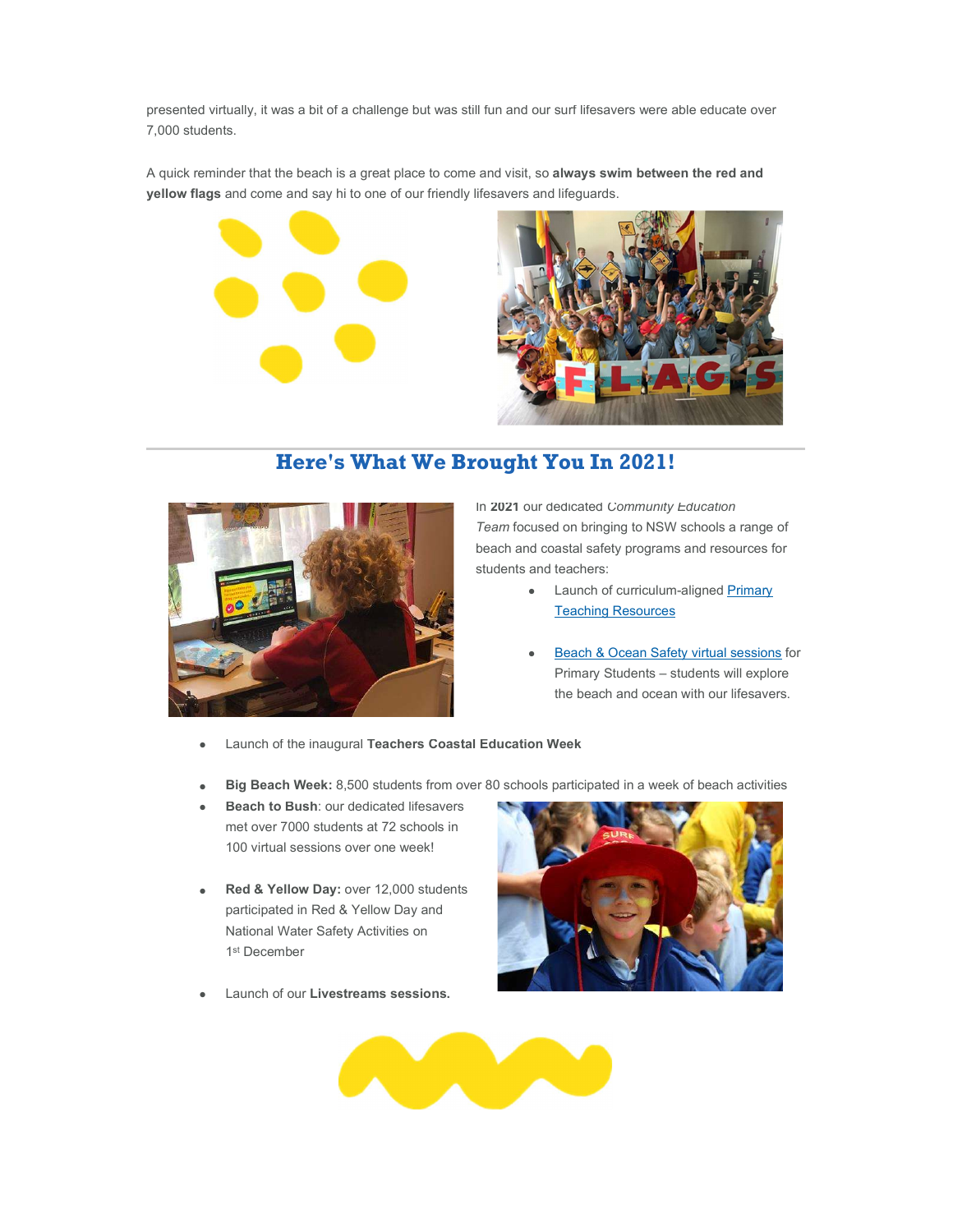# What's Coming Up In 2022?



### BEACH TO BUSH 2022

rural students in NSW from 7-25 November.



### BIG BEACH WEEK

Our dedicated surf lifesavers are bringing the beach to Celebrating National Water Safety Week - a time when the nation comes together to promote safety around water. 28 November to 2 December.



### TEACHERS COASTAL EDUCATION WEEK LIVESTREAM EVENTS

Primary & Secondary school teachers in NSW have the Bring your students along with us as we take you on a opportunity to attend a range of FREE beach and coastal safety sessions from 15-19 August.

Learn More



tour of the beach and ocean and explore the coastline together - starts at 9.30am on the second Monday of every month.

Learn More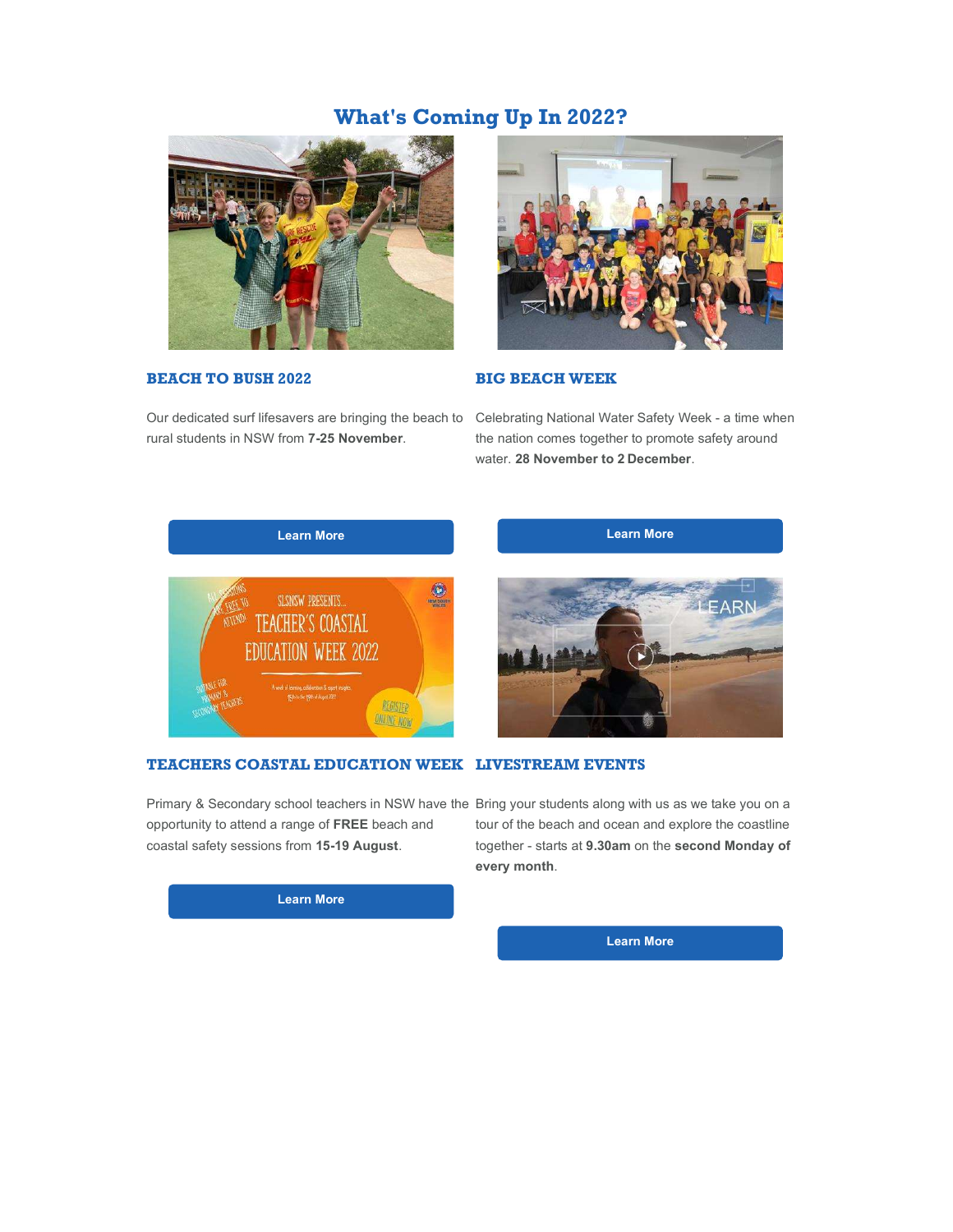

## LAUNCH OF SECONDARY PROGRAMS AND RESOURCES

Virtual and incursion sessions: These programs focus on key beach and waterway safety messages.

Curriculum aligned subject specific unit outlines will be available later in the year for secondary teachers to download. We'll keep you updated through our newsletters.

Learn More

# **FAOs**

## Where can you find more information about resources for primary and secondary students?

We are continually creating programs and resources for schools, communities, multicultural groups and early childhood centres on our Beach & Coastal Safety Resource Hub.

## Are all of our programs and session free?

Yes, the majority of our sessions are provided free of charge. Where can you learn more about beach and ocean safety?

Check out some helpful information and advice on how to stay safe when you visit the beach: Beach & Ocean Safety - be prepared before you head to the coast.



# Stay in the loop

Missed one of our previous school newsletters? No problem, you can now access all of the newsletters on our Hub.

Our next On Patrol newsletter will be sent to you at the start of Term 2 2022.

You are welcome to sign up to receive our On Patrol Newsletter. We will keep you updated on how to access our free resources, what's new, any exciting programs we have developed and any news items, especially for teachers. Please sign up here: https://bit.ly/SLSNSWNewsletter